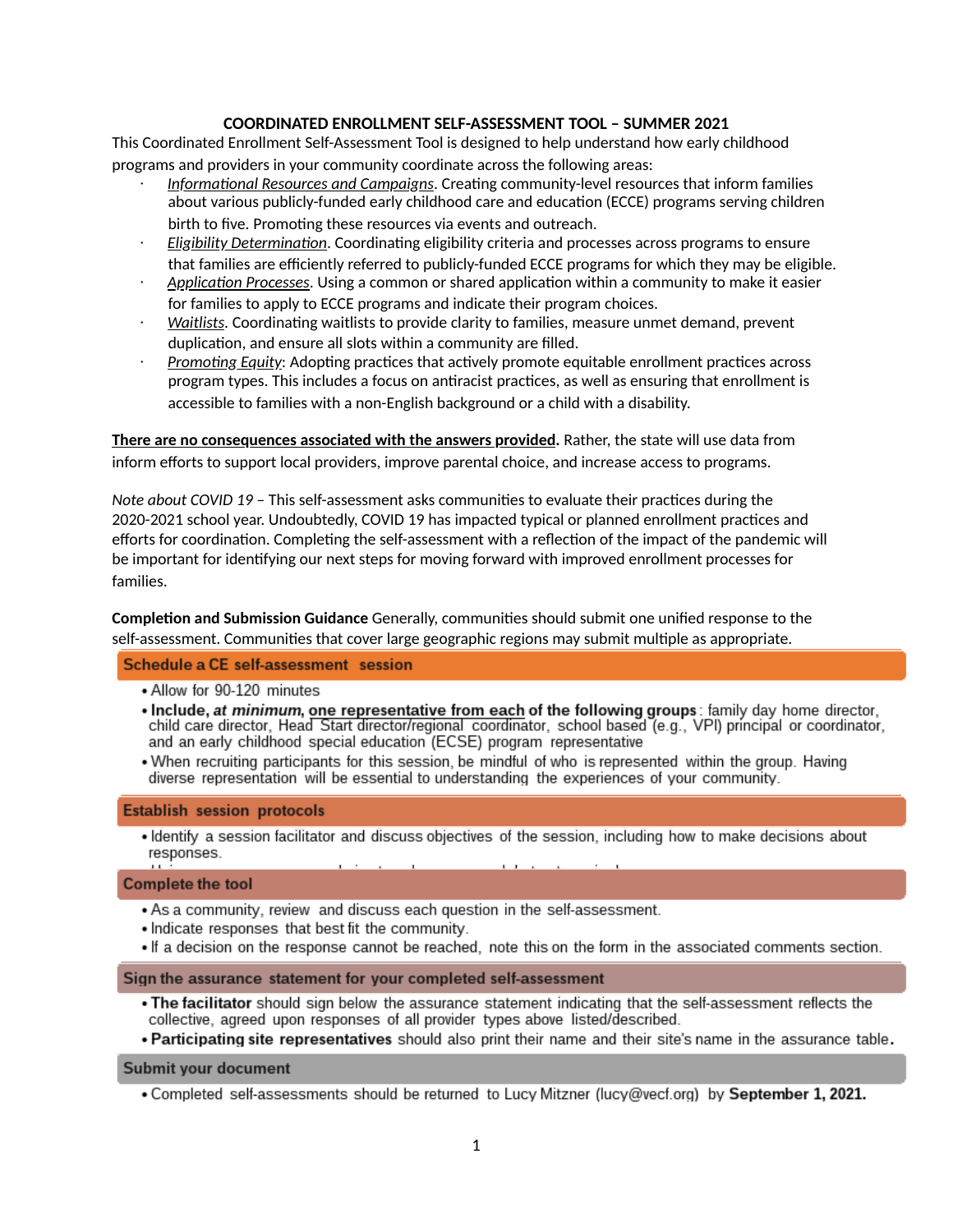## **Preparation for Coordination**

1. In your community, were there any discussions with multiple providers in 2020-2021 related to enrollment for the upcoming 2021-2022 school year?

Yes

No

# **If yes, which sites parcipated?**

**What areas/issues were covered?**

2. In your community, were there any discussions with multiple providers in 2020-2021 related specifically to enrollment of children with disabilities or developmental delays for the 2021-2022 school year?

Yes No

**If yes, which sites parcipated?**

**What areas/issues were covered?**

3. In your community, were there any discussions with multiple providers in 2020-2021 related specifically to enrollment of children who speak a language other than English at home for the 2021-2022 school year? Yes

No

**If yes, which sites parcipated?**

**What areas/issues were covered?**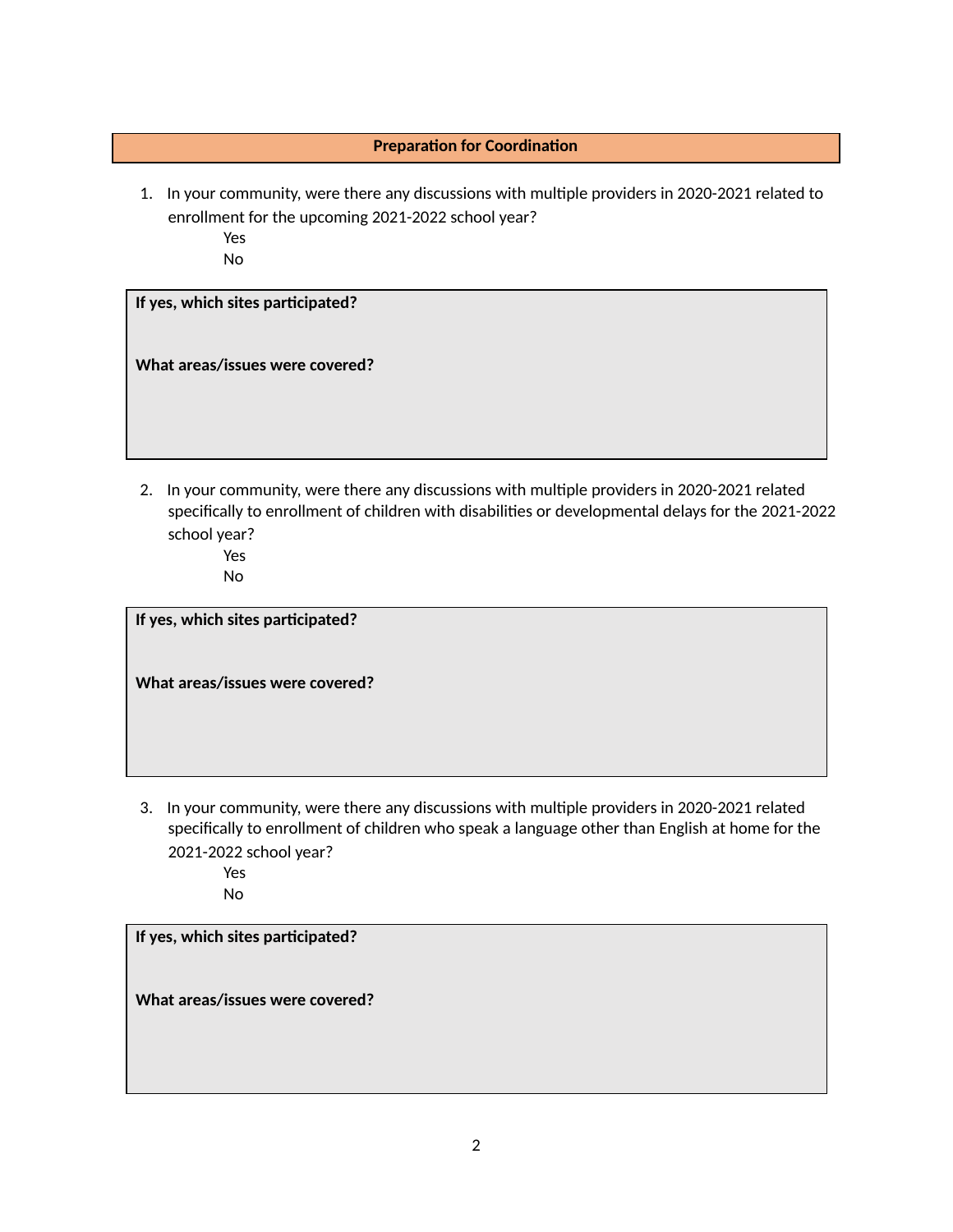4. In your community, were there any plans or initiatives developed by multiple providers in 2020-2021 related to enrollment for the 2021-2022 school year?

> Yes No

If yes, to what extent were these plans implemented? Fully Partially Not at all

 $Comments, Examples, or Evidence (optional):$ 

5. In your community, were there any coordinated conversations about how to approach enrollment considering COVID 19 and health or safety concerns? Yes No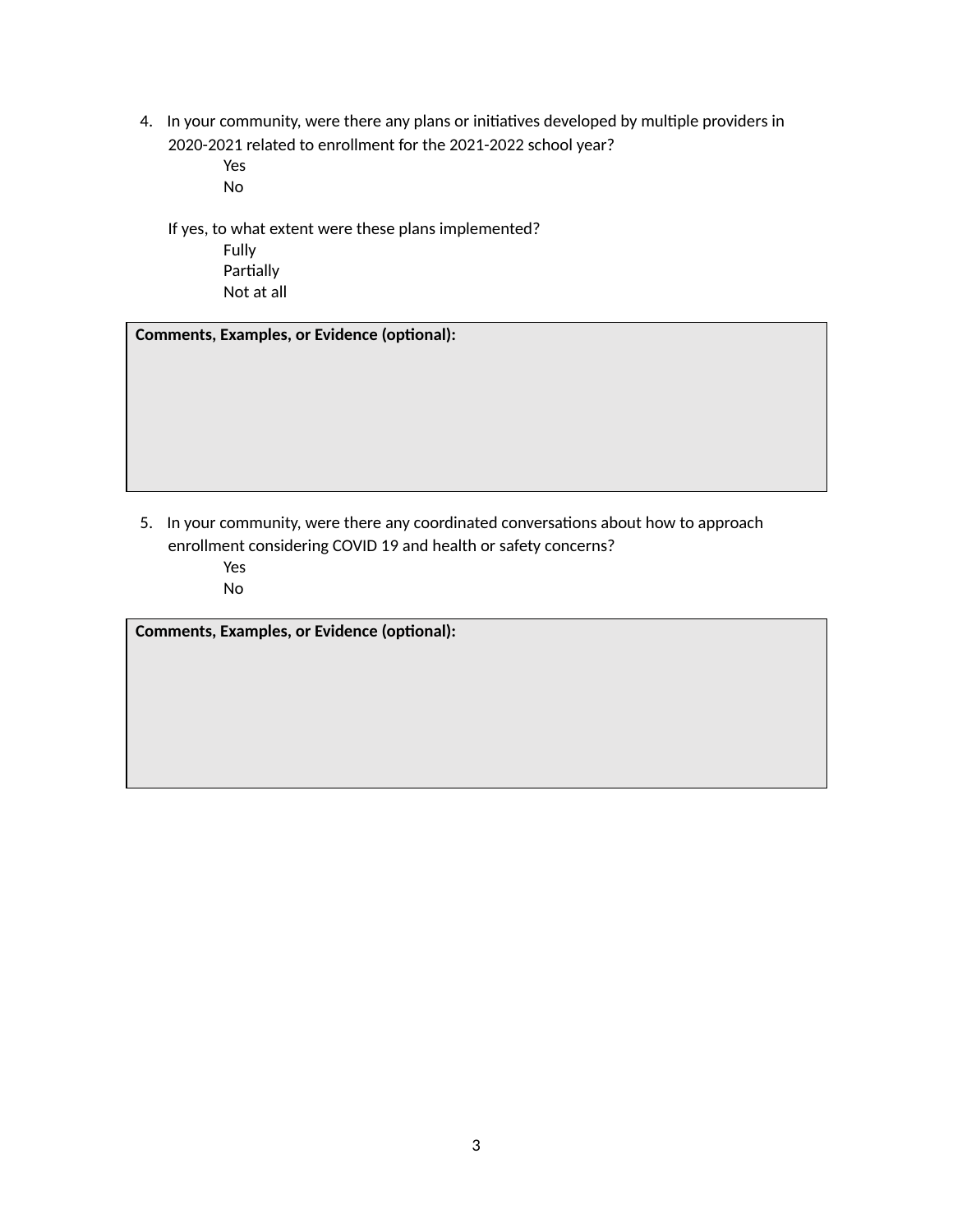#### **Coordinated Information, Resources, and Campaign**

1. In preparation for the 2021-2022 school year, to what extent did your community create shared or coordinated digital resources (e.g., a website) that informed families about various publicly-funded ECCE programs serving children age 4 or younger?

All (or nearly all) programs created shared resources.

Most programs created shared resources.

Some programs created shared resources.

No shared resources were created.

2. In preparation for the 2021-2022 school year, to what extent did your community create shared or coordinated print resources (e.g., flyers, brochures) that informed families about various publicly-funded ECCE programs serving children age 4 or younger?

All (or nearly all) programs created shared resources. Most programs created shared resources. Some programs created shared resources. No shared resources were created.

3. How successful was your community in disseminating the resources described in the previous two questions to families?

> Very Successful. Somewhat Successful. Minimally Successful. No shared resources were created.

4. In preparation for the 2021-2022 school year, to what extent did your community conduct joint enrollment or registration events where multiple ECCE providers were represented? All (or nearly all) programs were involved or participated in joint events.

Most programs were involved or participated in joint events. Some programs were involved or participated in joint events. No joint events were conducted.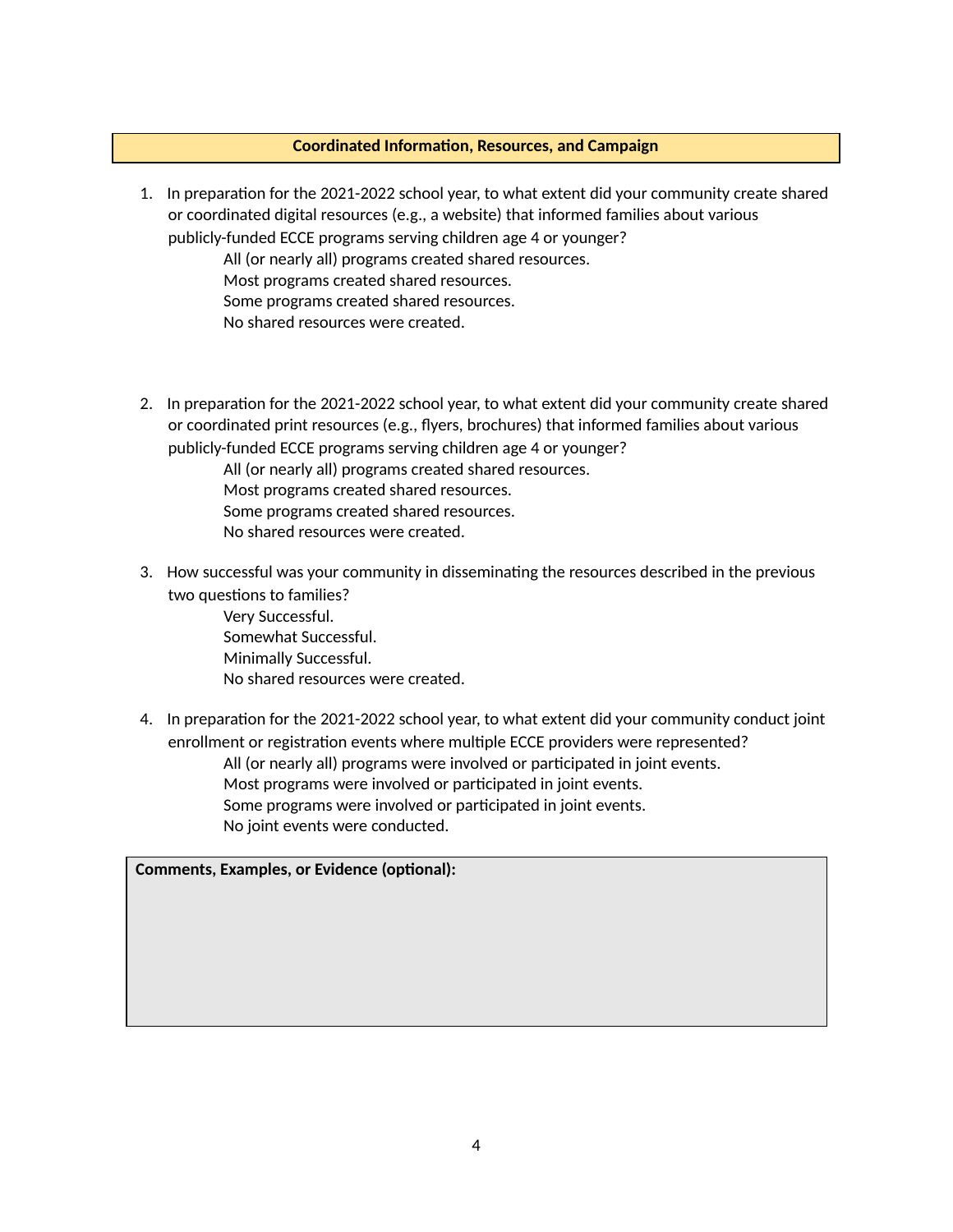### **Coordinated Eligibility Determination**

1. In your community, how familiar are publicly-funded ECCE programs with one another's eligibility criteria? For example, how familiar are VPI program personnel with Head Start eligibility requirements?

> Very Familiar Somewhat Familiar Minimally Familiar

2. In preparation for the 2021-2022 school year, to what extent did publicly-funded ECCE programs refer families they were unable to serve to other programs based on knowledge of eligibility requirements?

> All (or nearly all) programs referred families. Most programs referred families. Some programs referred families. No families were referred in my community.

3. What barriers currently exist in your community regarding coordinating program eligibility? **List all barriers:**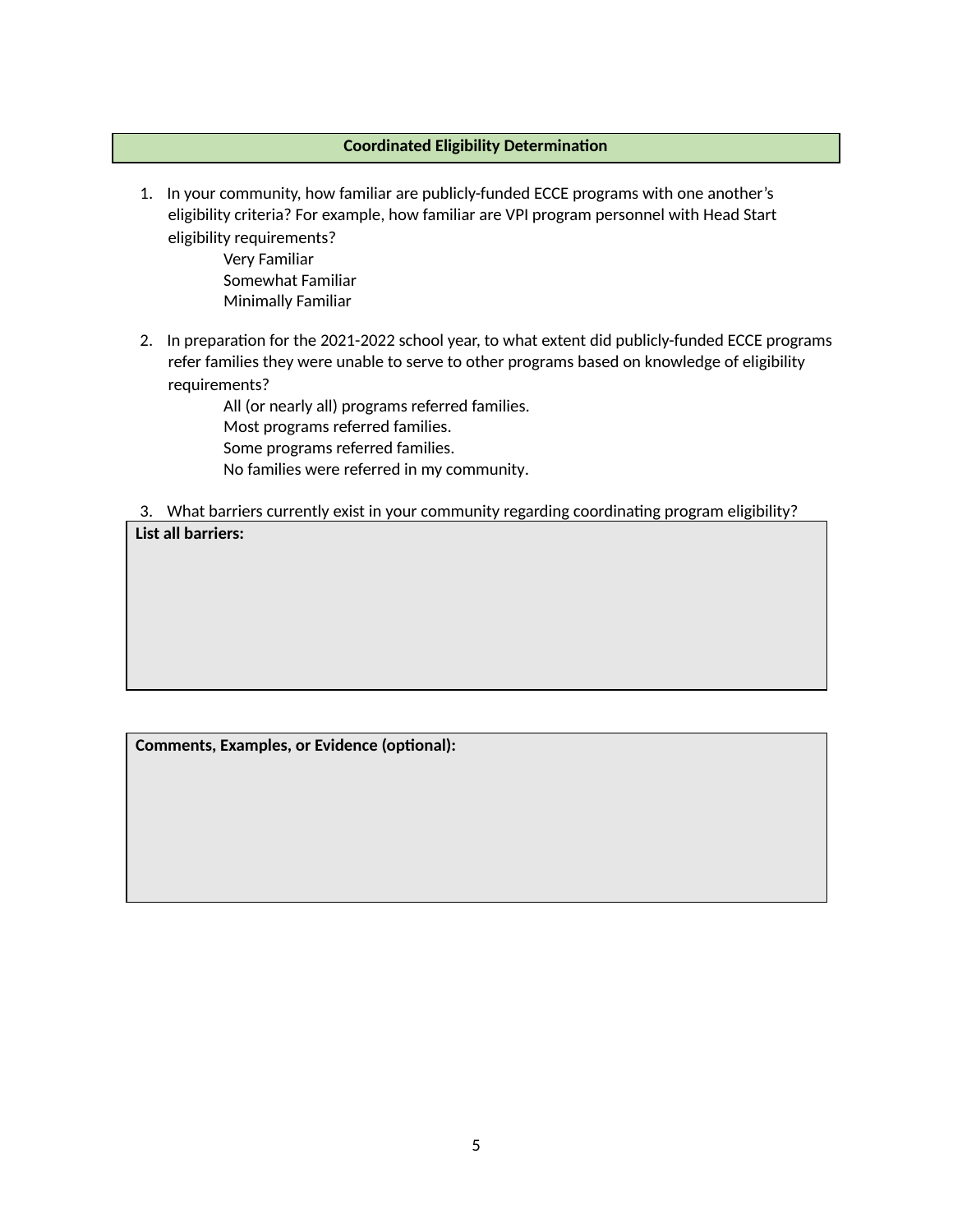### **Coordinated Application**

1. In preparation for the 2021-2022 school year, to what extent did publicly-funded ECCE programs in your community conduct enrollment during the same time period?

All (or nearly all) programs intentionally conducted enrollment during the same time. Most programs intentionally conducted enrollment during the same time. Some programs intentionally conducted enrollment at the same time. No programs intentionally conducted enrollment at the same time. Common enrollment windows happened largely by chance if at all.

2. In preparation for the 2021-2022 school year, to what extent did publicly-funded ECCE programs in your community use a common enrollment application?

> All (or nearly all) programs used a common enrollment application. Most programs used a common enrollment application. Some programs used a common enrollment application. No programs used a common enrollment application.

- 3. In your community, is there any formal process through which families can apply to multiple ECCE programs and indicate their ranked preference?
	- Yes
	- No

**If yes, please describe the process here.**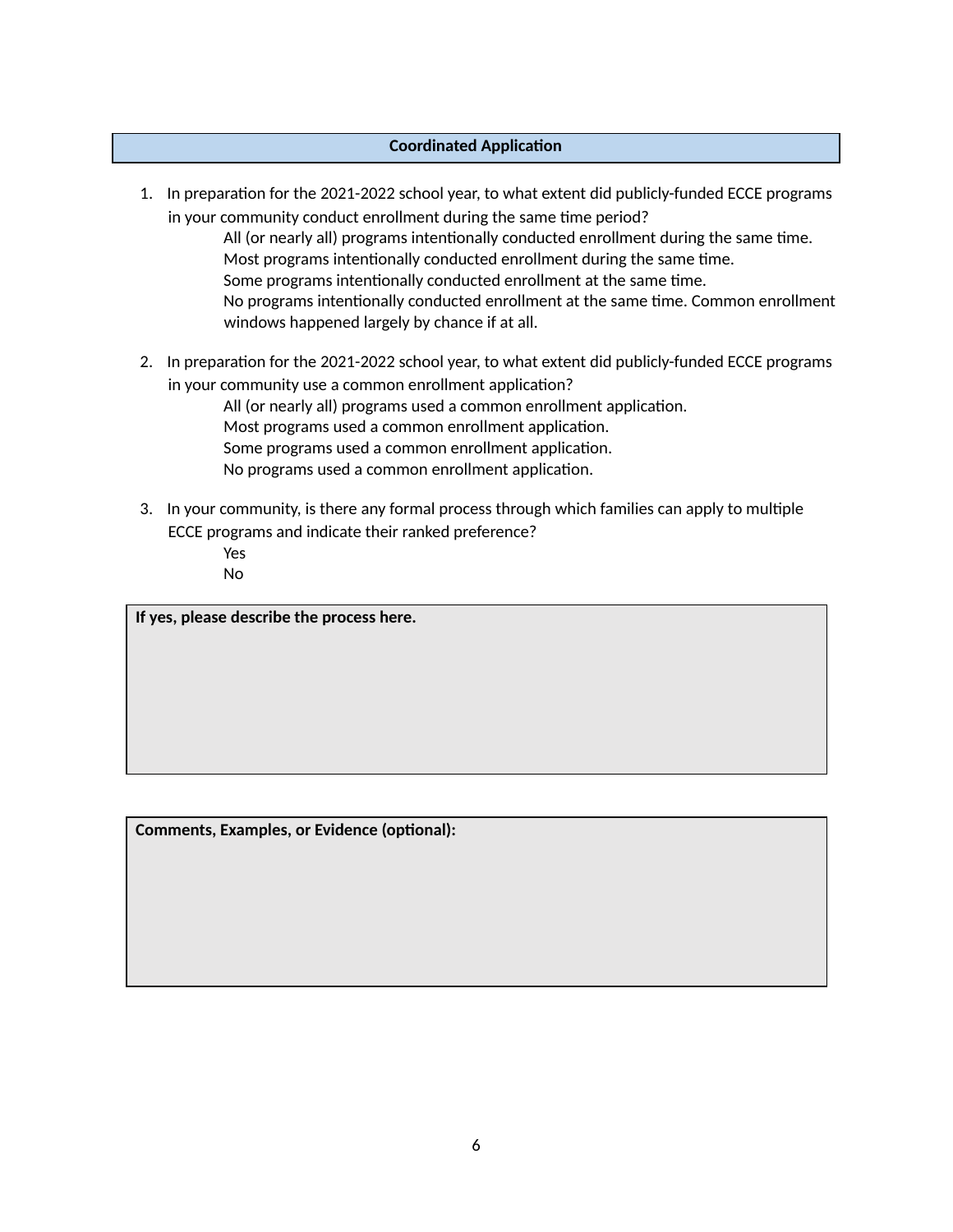# **Coordinated Waitlists**

- 1. In preparation for the 2021-2022 school year, to what extent did publicly-funded ECCE programs in your community coordinate their waitlists? All (or nearly all) programs coordinated their waitlists. Most programs coordinated their waitlists. Some programs coordinated their waitlists. No programs coordinated their waitlists.
- 2. What barriers currently exist in your community regarding coordinating waitlists?

**List all barriers:**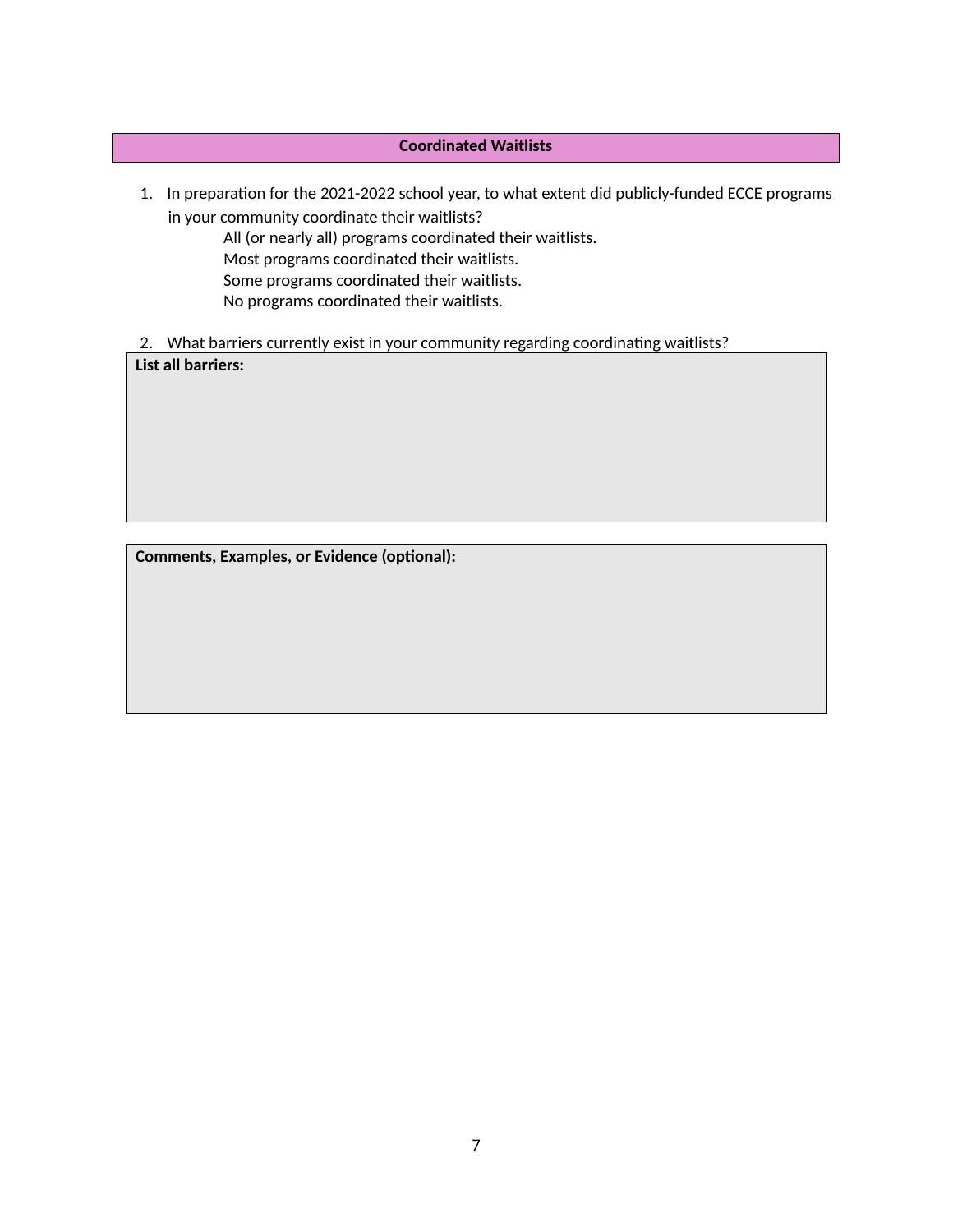## **Promoting Equity**

1. Before the 2021-2022 school year, what successes has your community had in equitably enrolling children in ECCE programs? Please describe specific practices, programs, or approaches and consider equity for children and families of different racial and cultural backgrounds, children who are Dual Language learners and families with children that have an idenfied disability.

**Describe successes:**

2. Before the 2021-2022 school year, what challenges has your community had in equitably enrolling children in ECCE programs? Please describe specific practices, programs, or approaches and consider equity for children and families of different racial and cultural backgrounds, children who are Dual Language learners and families with children that have an idenfied disability.

**Describe challenges:**

3. In the 2021-2022 school year and beyond, how might your community revise ECCE enrollment practices to be more equitable for underserved children and families? Please describe practices, programs, or approaches that you might target. You do not need to describe specific revisions if your community has not decided on them.

**Describe potential revisions:**